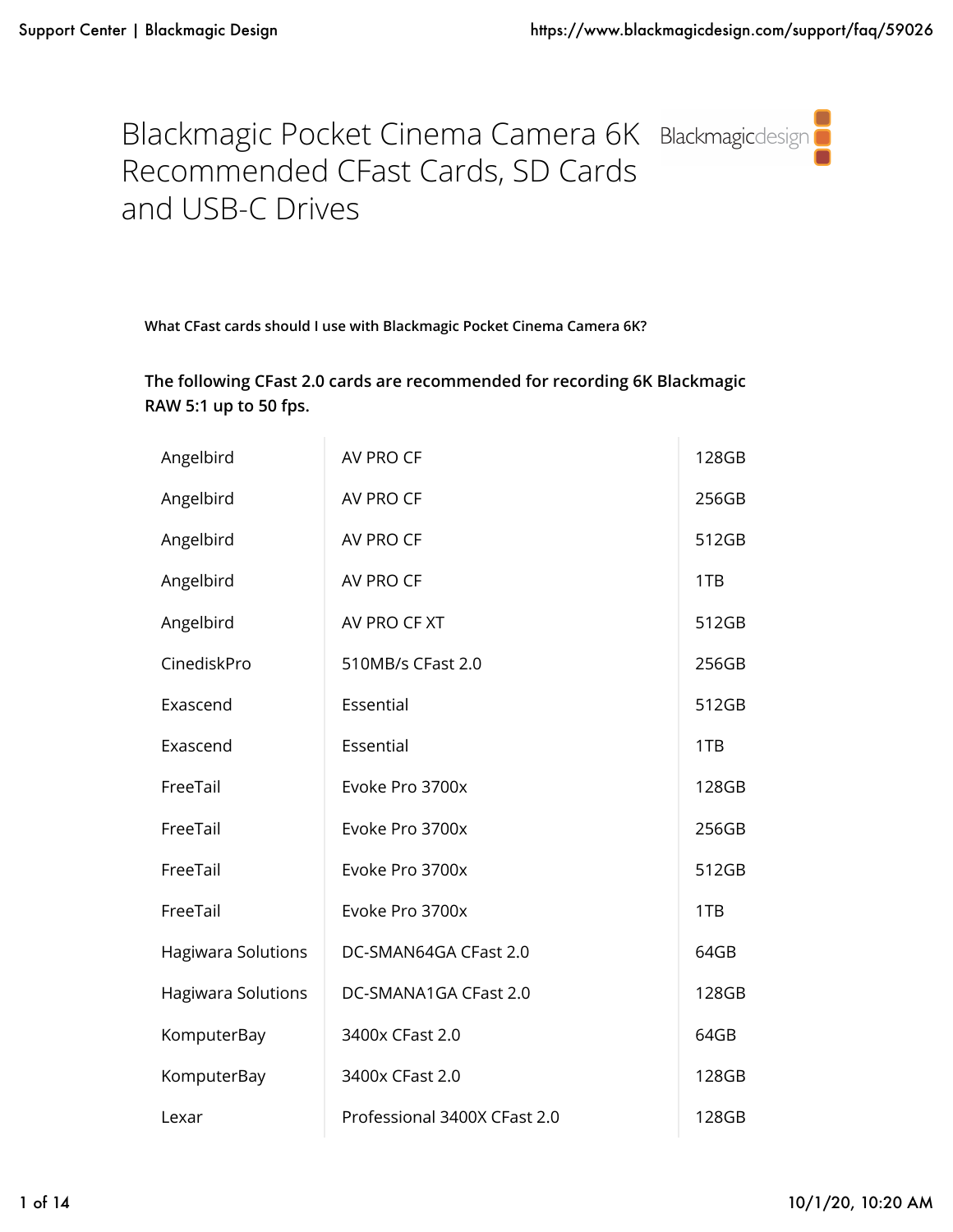| Lexar            | Professional 3500X CFast 2.0           | 128GB |
|------------------|----------------------------------------|-------|
| ProGrade Digital | 510MB/s CFast 2.0                      | 128GB |
| ProGrade Digital | 550MB/s CFast 2.0                      | 256GB |
| ProGrade Digital | 550MB/s CFast 2.0                      | 512GB |
| Transcend        | CFX650 CFast 2.0 TS128GCFX650          | 128GB |
| SanDisk          | Extreme Pro CFast 2.0 SDCFSP-64G-x46D  | 64GB  |
| SanDisk          | Extreme Pro CFast 2.0 SDCFSP-128G-x46D | 128GB |
| SanDisk          | Extreme Pro CFast 2.0 SDCFSP-256G-x46D | 256GB |
| SanDisk          | Extreme Pro CFast 2.0 SDCFSP-512G-x46D | 512GB |
| Silicon Power    | <b>CFX310 CFast 2.0</b>                | 512GB |
| Sony             | CFast 2.0 G Series CAT-G64             | 64GB  |
| Sony             | CFast 2.0 G Series CAT-G128            | 128GB |
| Wise             | CFA-2560 3400x CFast 2.0               | 256GB |
| Wise             | CFA-5120 3500x CFast 2.0               | 512GB |
| Wise             | CFA-10240 3500X CFast 2.0              | 1TB   |

**The following CFast 2.0 cards are recommended for recording 6K 2.4:1 Blackmagic RAW 5:1 up to 60 fps.**

| Angelbird   | AV PRO CF         | 128GB |
|-------------|-------------------|-------|
| Angelbird   | AV PRO CF         | 256GB |
| Angelbird   | AV PRO CF         | 512GB |
| Angelbird   | AV PRO CF         | 1TB   |
| Angelbird   | AV PRO CF XT      | 512GB |
| CinediskPro | 510MB/s CFast 2.0 | 256GB |
| Exascend    | Essential         | 512GB |
| Exascend    | Essential         | 1TB   |
| FreeTail    | <b>EVOKE Pro</b>  | 128GB |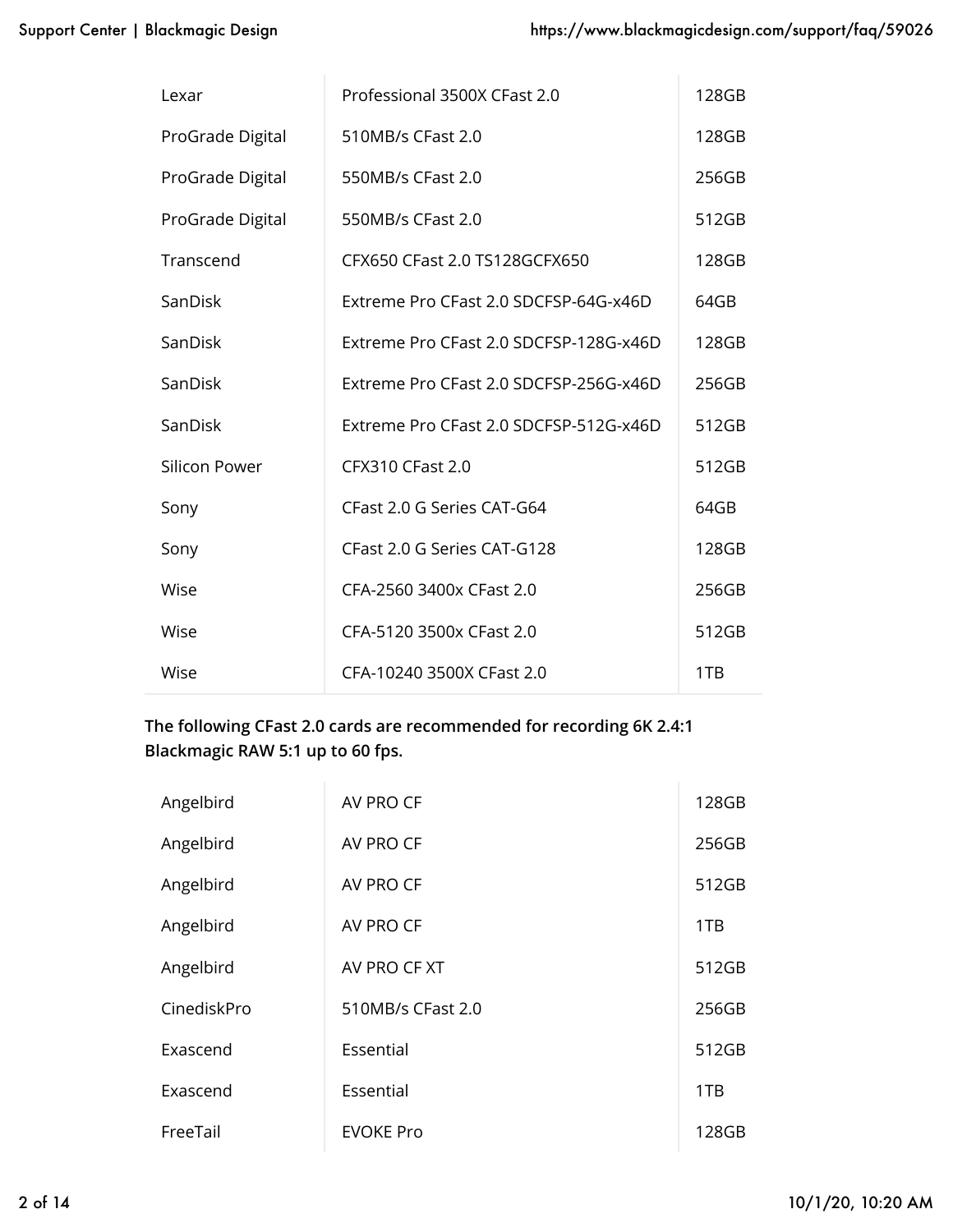| FreeTail                  | <b>EVOKE Pro</b>                       | 256GB |
|---------------------------|----------------------------------------|-------|
| FreeTail                  | <b>EVOKE Pro</b>                       | 512GB |
| FreeTail                  | <b>EVOKE Pro</b>                       | 1TB   |
| Hagiwara Solutions        | DC-SMAN64GA CFast 2.0                  | 64GB  |
| <b>Hagiwara Solutions</b> | DC-SMANA1GA CFast 2.0                  | 128GB |
| KomputerBay               | 3400x CFast 2.0                        | 64GB  |
| KomputerBay               | 3400x CFast 2.0                        | 128GB |
| Lexar                     | Professional 3400X CFast 2.0           | 128GB |
| Lexar                     | Professional 3500X CFast 2.0           | 128GB |
| ProGrade Digital          | 510MB/s CFast 2.0                      | 128GB |
| ProGrade Digital          | 550MB/s CFast 2.0                      | 256GB |
| ProGrade Digital          | 550MB/s CFast 2.0                      | 512GB |
| Transcend                 | CFX650 CFast 2.0 TS128GCFX650          | 128GB |
| SanDisk                   | Extreme Pro CFast 2.0 SDCFSP-64G-x46D  | 64GB  |
| SanDisk                   | Extreme Pro CFast 2.0 SDCFSP-128G-x46D | 128GB |
| SanDisk                   | Extreme Pro CFast 2.0 SDCFSP-256G-x46D | 256GB |
| SanDisk                   | Extreme Pro CFast 2.0 SDCFSP-512G-x46D | 512GB |
| Silicon Power             | <b>CFX310 CFast 2.0</b>                | 256GB |
| Silicon Power             | <b>CFX310 CFast 2.0</b>                | 512GB |
| Sony                      | CFast 2.0 G Series CAT-G64             | 64GB  |
| Sony                      | CFast 2.0 G Series CAT-G128            | 128GB |
| Wise                      | CFA-1280 3400x CFast 2.0               | 128GB |
| Wise                      | CFA-2560 3400x CFast 2.0               | 256GB |
| Wise                      | CFA-5120 3500x CFast 2.0               | 512GB |
| Wise                      | CFA-10240 3500X CFast 2.0              | 1TB   |

**The following CFast 2.0 cards are recommended for recording 2.8K 17:9**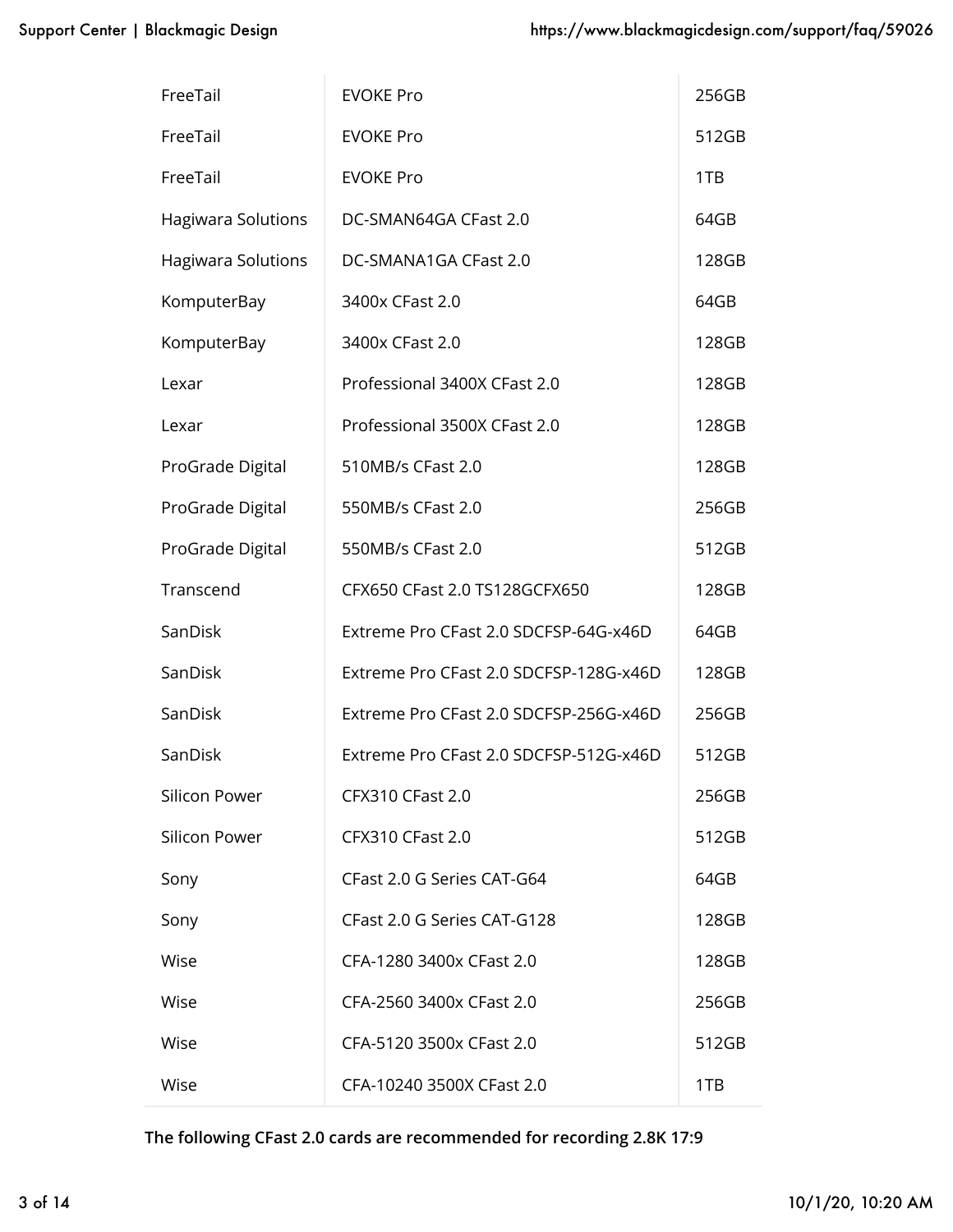**Blackmagic RAW 3:1 up to 120 fps.**

| Angelbird                 | AV PRO CF                              | 128GB |
|---------------------------|----------------------------------------|-------|
| Angelbird                 | AV PRO CF                              | 256GB |
| Angelbird                 | AV PRO CF                              | 512GB |
| Angelbird                 | AV PRO CF                              | 1TB   |
| Angelbird                 | AV PRO CF XT                           | 512GB |
| CinediskPro               | 510MB/s CFast 2.0                      | 256GB |
| FreeTail                  | Evoke Pro 3700x                        | 128GB |
| FreeTail                  | Evoke Pro 3700x                        | 256GB |
| FreeTail                  | Evoke Pro 3700x                        | 512GB |
| FreeTail                  | Evoke Pro 3700x                        | 1TB   |
| <b>Hagiwara Solutions</b> | DC-SMAN64GA CFast 2.0                  | 64GB  |
| Hagiwara Solutions        | DC-SMANA1GA CFast 2.0                  | 128GB |
| KomputerBay               | 3400x CFast 2.0                        | 64GB  |
| KomputerBay               | 3400x CFast 2.0                        | 128GB |
| Lexar                     | Professional 3400X CFast 2.0           | 128GB |
| Lexar                     | Professional 3500X CFast 2.0           | 128GB |
| Lexar                     | Professional 3400X CFast 2.0           | 256GB |
| ProGrade Digital          | 510MB/s CFast 2.0                      | 128GB |
| ProGrade Digital          | 550MB/s CFast 2.0                      | 256GB |
| ProGrade Digital          | 550MB/s CFast 2.0                      | 512GB |
| Transcend                 | CFX650 CFast 2.0 TS128GCFX650          | 128GB |
| SanDisk                   | Extreme Pro CFast 2.0 SDCFSP-64G-x46D  | 64GB  |
| SanDisk                   | Extreme Pro CFast 2.0 SDCFSP-128G-x46D | 128GB |
| SanDisk                   | Extreme Pro CFast 2.0 SDCFSP-256G-x46D | 256GB |
| SanDisk                   | Extreme Pro CFast 2.0 SDCFSP-512G-x46D | 512GB |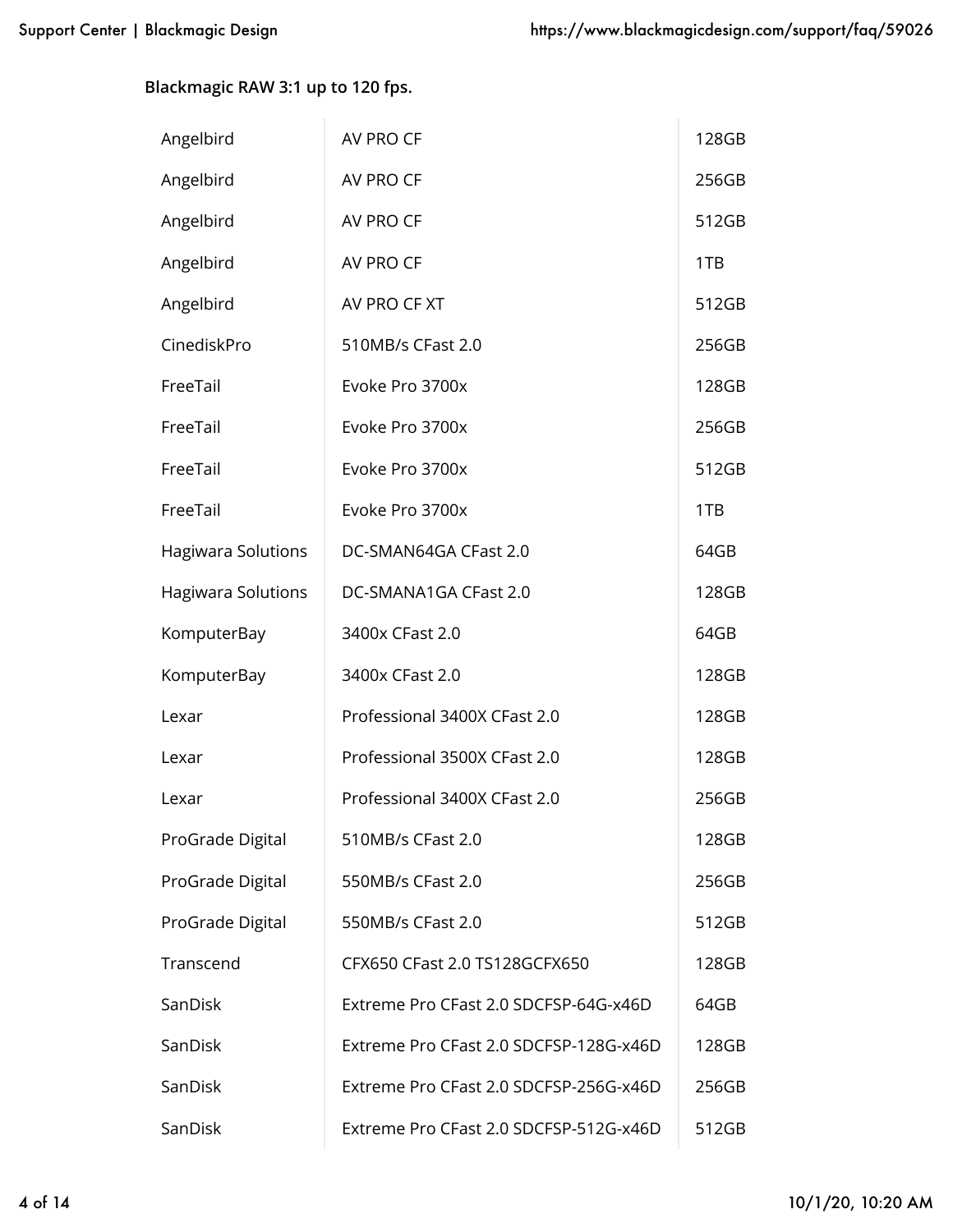| Silicon Power | <b>CFX310 CFast 2.0</b>     | 256GB |
|---------------|-----------------------------|-------|
| Silicon Power | CFX310 CFast 2.0            | 512GB |
| Sony          | CFast 2.0 G Series CAT-G64  | 64GB  |
| Sony          | CFast 2.0 G Series CAT-G128 | 128GB |
| Wise          | CFA-1280 3400x CFast 2.0    | 128GB |
| Wise          | CFA-2560 3400x CFast 2.0    | 256GB |
| Wise          | CFA-5120 3500x CFast 2.0    | 512GB |
| Wise          | CFA-10240 3500X CFast 2.0   | 1TR   |

## **The following CFast 2.0 cards are recommended for recording 4K DCI ProRes HQ up to 60 fps.**

| Angelbird                 | AV PRO CF             | 128GB |
|---------------------------|-----------------------|-------|
| Angelbird                 | AV PRO CF             | 256GB |
| Angelbird                 | AV PRO CF             | 512GB |
| Angelbird                 | AV PRO CF             | 1TB   |
| Angelbird                 | AV PRO CF XT          | 512GB |
| CinediskPro               | 510MB/s CFast 2.0     | 256GB |
| <b>Delkin Devices</b>     | CFAST 2.0             | 128GB |
| <b>Delkin Devices</b>     | CFAST 2.0             | 256GB |
| Exascend                  | Essential             | 512GB |
| Exascend                  | Essential             | 1TB   |
| FreeTail                  | Evoke Pro 3700x       | 128GB |
| FreeTail                  | Evoke Pro 3700x       | 256GB |
| FreeTail                  | Evoke Pro 3700x       | 512GB |
| FreeTail                  | Evoke Pro 3700x       | 1TB   |
| <b>Hagiwara Solutions</b> | DC-SMAN64GA CFast 2.0 | 64GB  |
| <b>Hagiwara Solutions</b> | DC-SMANA1GA CFast 2.0 | 128GB |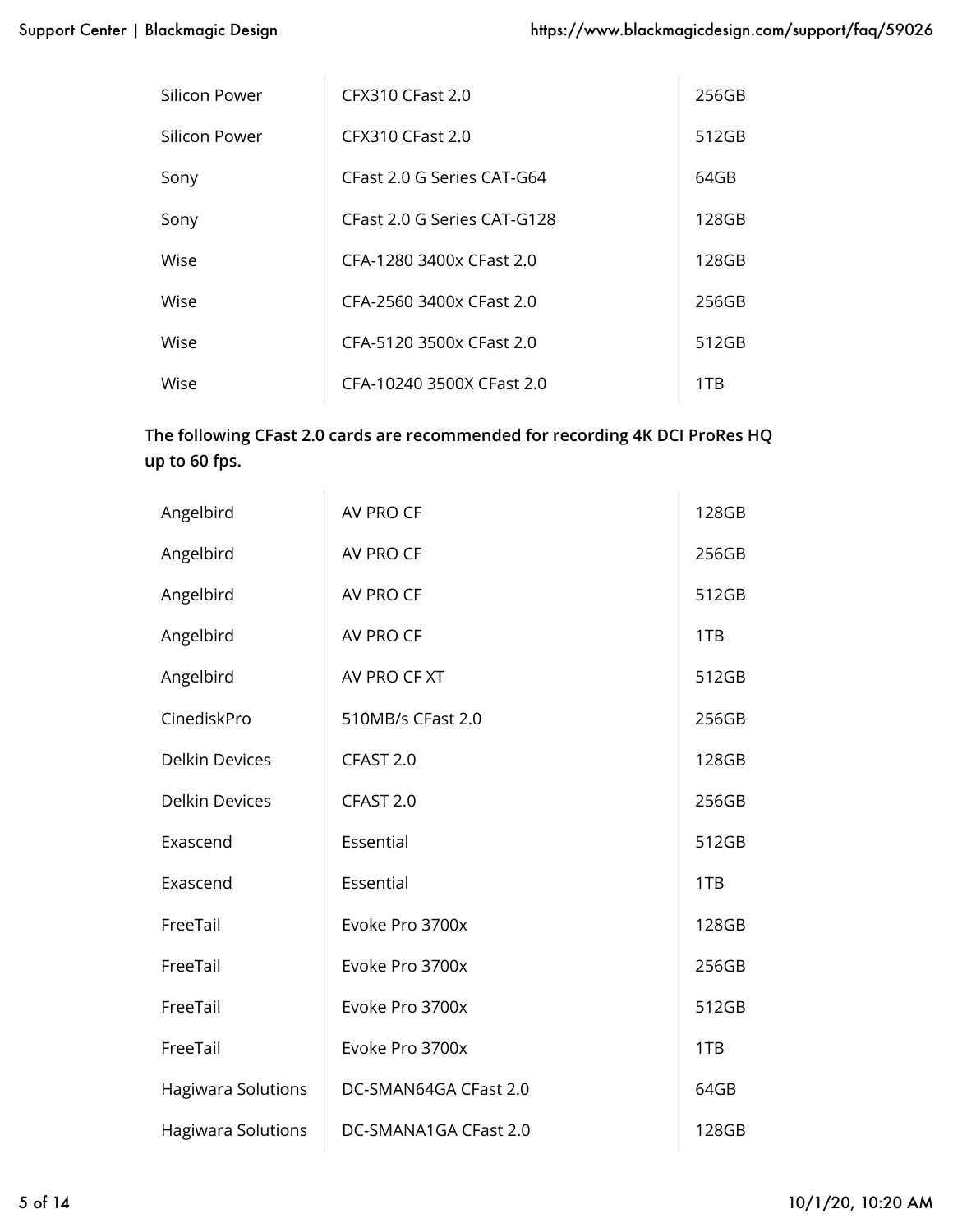| KomputerBay      | 3400x CFast 2.0                        | 64GB  |
|------------------|----------------------------------------|-------|
| KomputerBay      | 3400x CFast 2.0                        | 128GB |
| Lexar            | Professional 3400X CFast 2.0           | 128GB |
| Lexar            | Professional 3500X CFast 2.0           | 128GB |
| Lexar            | Professional 3400X CFast 2.0           | 256GB |
| ProGrade Digital | 510MB/s CFast 2.0                      | 128GB |
| ProGrade Digital | 550MB/s CFast 2.0                      | 256GB |
| ProGrade Digital | 550MB/s CFast 2.0                      | 512GB |
| Transcend        | CFX650 CFast 2.0 TS128GCFX650          | 128GB |
| SanDisk          | Extreme Pro CFast 2.0 SDCFSP-64G-x46D  | 64GB  |
| SanDisk          | Extreme Pro CFast 2.0 SDCFSP-128G-x46D | 128GB |
| SanDisk          | Extreme Pro CFast 2.0 SDCFSP-256G-x46D | 256GB |
| SanDisk          | Extreme Pro CFast 2.0 SDCFSP-512G-x46D | 512GB |
| Silicon Power    | <b>CFX310 CFast 2.0</b>                | 256GB |
| Silicon Power    | <b>CFX310 CFast 2.0</b>                | 512GB |
| Sony             | CFast 2.0 G Series CAT-G64             | 64GB  |
| Sony             | CFast 2.0 G Series CAT-G128            | 128GB |
| Wise             | CFA-1280 3400x CFast 2.0               | 128GB |
| Wise             | CFA-2560 3400x CFast 2.0               | 256GB |
| Wise             | CFA-5120 3500x CFast 2.0               | 512GB |
| Wise             | CFA-10240 3500X CFast 2.0              | 1TB   |

# **The following CFast 2.0 cards are recommended for recording 1080 ProRes 422 HQ up to 120 fps.**

| Angelbird | AV PRO CF | 128GB |
|-----------|-----------|-------|
| Angelbird | AV PRO CF | 256GB |
| Angelbird | AV PRO CF | 512GB |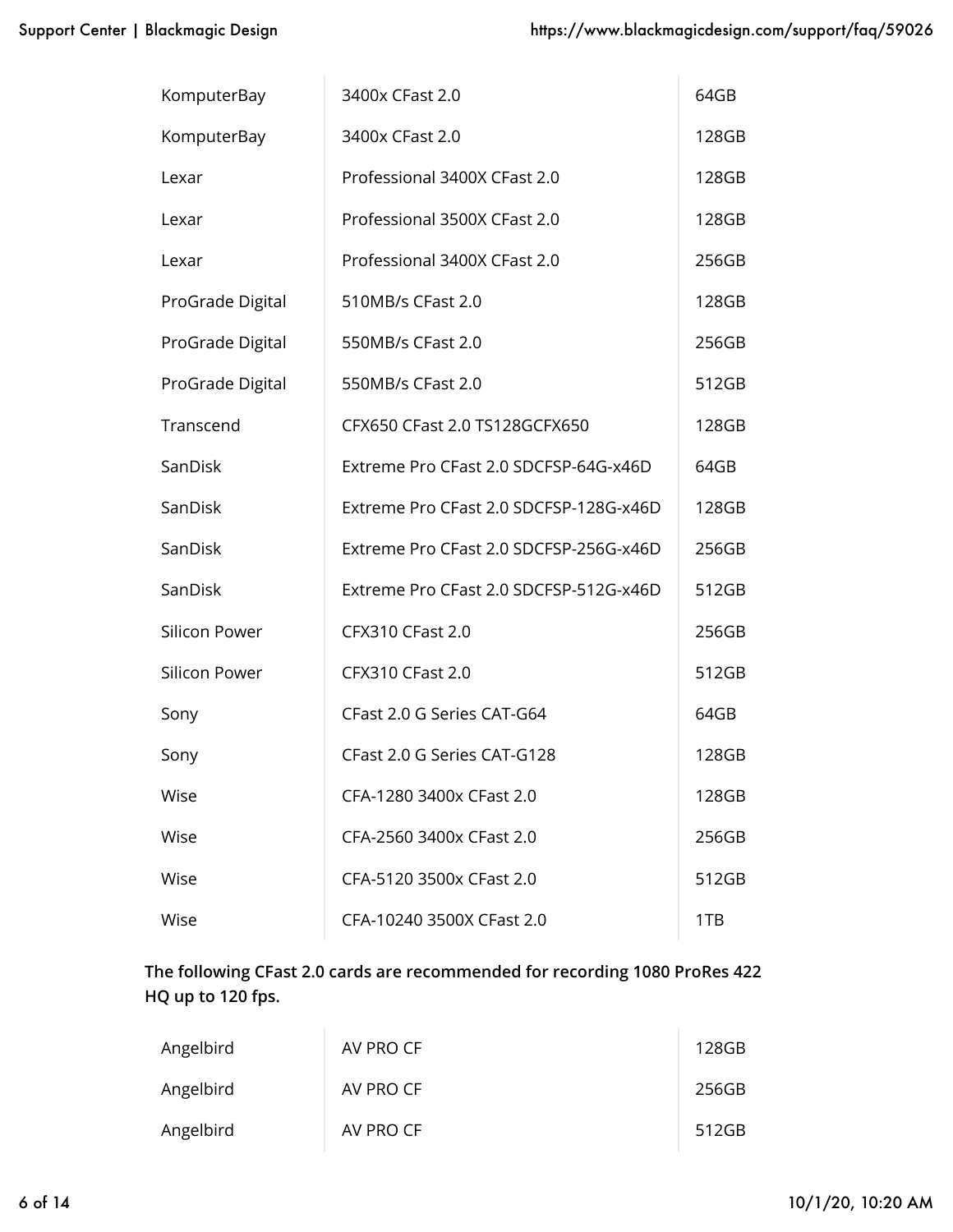| Angelbird                 | AV PRO CF                              | 1TB   |
|---------------------------|----------------------------------------|-------|
| Angelbird                 | AV PRO CF XT                           | 512GB |
| CinediskPro               | 510MB/s CFast 2.0                      | 256GB |
| <b>Delkin Devices</b>     | CFAST 2.0                              | 128GB |
| Exascend                  | Essential                              | 512GB |
| Exascend                  | Essential                              | 1TB   |
| FreeTail                  | Evoke Pro 3700x                        | 128GB |
| FreeTail                  | Evoke Pro 3700x                        | 256GB |
| FreeTail                  | Evoke Pro 3700x                        | 512GB |
| FreeTail                  | Evoke Pro 3700x                        | 1TB   |
| <b>Hagiwara Solutions</b> | DC-SMAN64GA CFast 2.0                  | 64GB  |
| Hagiwara Solutions        | DC-SMANA1GA CFast 2.0                  | 128GB |
| KomputerBay               | 3400x CFast 2.0                        | 64GB  |
| KomputerBay               | 3400x CFast 2.0                        | 128GB |
| Lexar                     | Professional 3400X CFast 2.0           | 128GB |
| Lexar                     | Professional 3500X CFast 2.0           | 128GB |
| Lexar                     | Professional 3400X CFast 2.0           | 256GB |
| ProGrade Digital          | 510MB/s CFast 2.0                      | 128GB |
| ProGrade Digital          | 550MB/s CFast 2.0                      | 256GB |
| ProGrade Digital          | 550MB/s CFast 2.0                      | 512GB |
| Transcend                 | CFX650 CFast 2.0 TS128GCFX650          | 128GB |
| SanDisk                   | Extreme Pro CFast 2.0 SDCFSP-64G-x46D  | 64GB  |
| SanDisk                   | Extreme Pro CFast 2.0 SDCFSP-128G-x46D | 128GB |
| SanDisk                   | Extreme Pro CFast 2.0 SDCFSP-256G-x46D | 256GB |
| SanDisk                   | Extreme Pro CFast 2.0 SDCFSP-512G-x46D | 512GB |
| Silicon Power             | <b>CFX310 CFast 2.0</b>                | 256GB |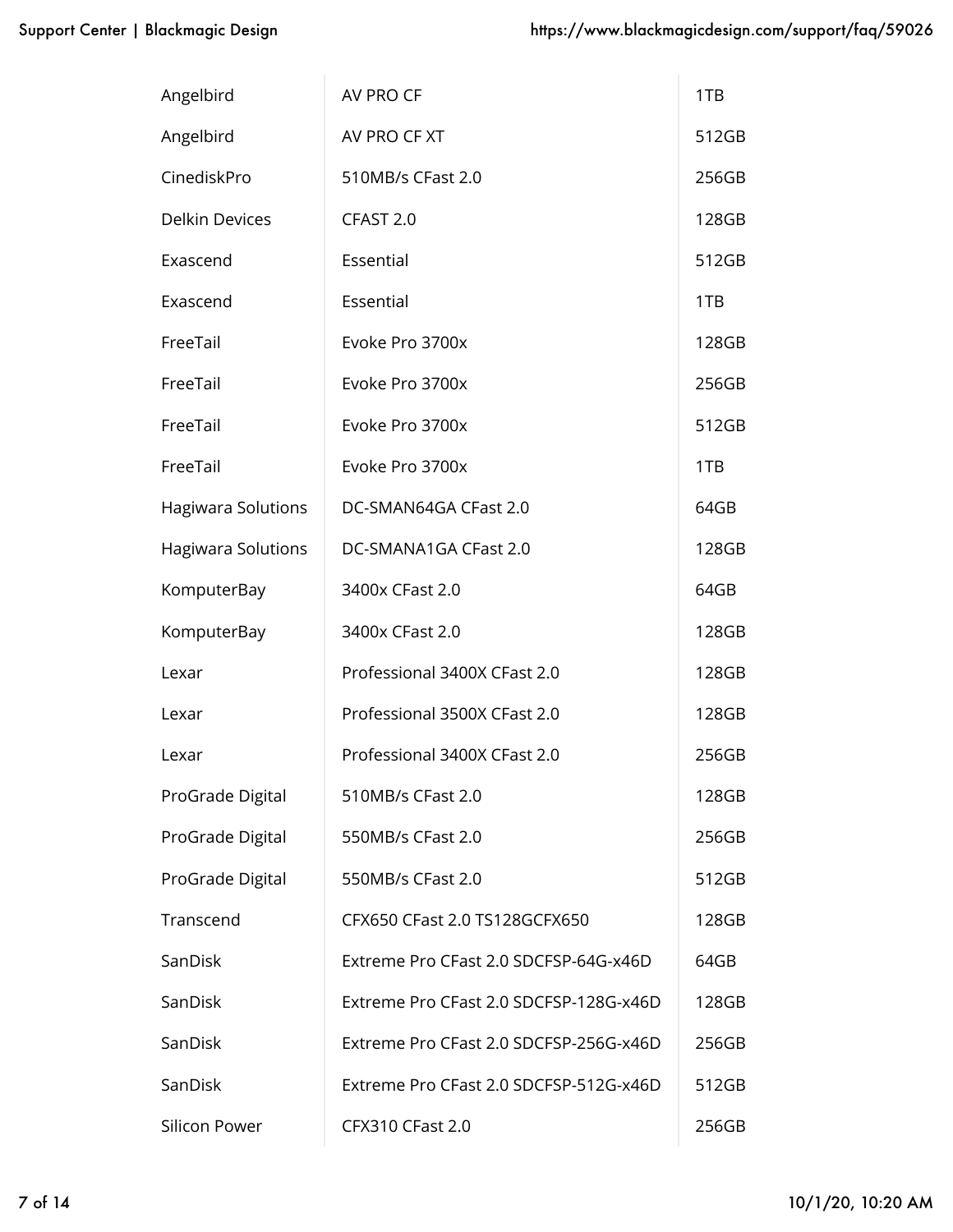| Silicon Power | CFX310 CFast 2.0            | 512GB |
|---------------|-----------------------------|-------|
| Sony          | CFast 2.0 G Series CAT-G64  | 64GB  |
| Sony          | CFast 2.0 G Series CAT-G128 | 128GB |
| Wise          | CFA-1280 3400x CFast 2.0    | 128GB |
| Wise          | CFA-2560 3400x CFast 2.0    | 256GB |
| Wise          | CFA-5120 3500x CFast 2.0    | 512GB |
| Wise          | CFA-10240 3500X CFast 2.0   | 1TB   |

**What SD cards should I use with Blackmagic Pocket Cinema Camera 6K?**

**The following SD cards are recommended for recording 6K 16:9 Blackmagic RAW 5:1 up to 30 fps.**

| Angelbird        | AV PRO SD V90                   | 64GB  |
|------------------|---------------------------------|-------|
| ProGrade Digital | SDXC UHS-II V90 300R            | 64GB  |
| ProGrade Digital | SDXC UHS-II V90 300R            | 128GB |
| ProGrade Digital | SDXC UHS-II V90 300R            | 256GB |
| Sony             | Tough SF-G32T                   | 32GB  |
| Sony             | Tough SF-G64T                   | 64GB  |
| Sony             | Tough SF-G128T                  | 128GB |
| Toshiba          | Exceria Pro UHS-II 270MB/s SDXC | 64GB  |
| Wise             | SD2-128U3 SDXC UHS-II           | 128GB |

**The following SD cards are recommended for recording 6K 16:9 Blackmagic RAW 8:1 up to 30 fps.**

| Angelbird        | AV PRO SD V60        | 64GB  |
|------------------|----------------------|-------|
| Angelbird        | AV PRO SD V60        | 128GB |
| Angelbird        | AV PRO SD V90        | 64GB  |
| ProGrade Digital | SDXC UHS-II V60 250R | 64GB  |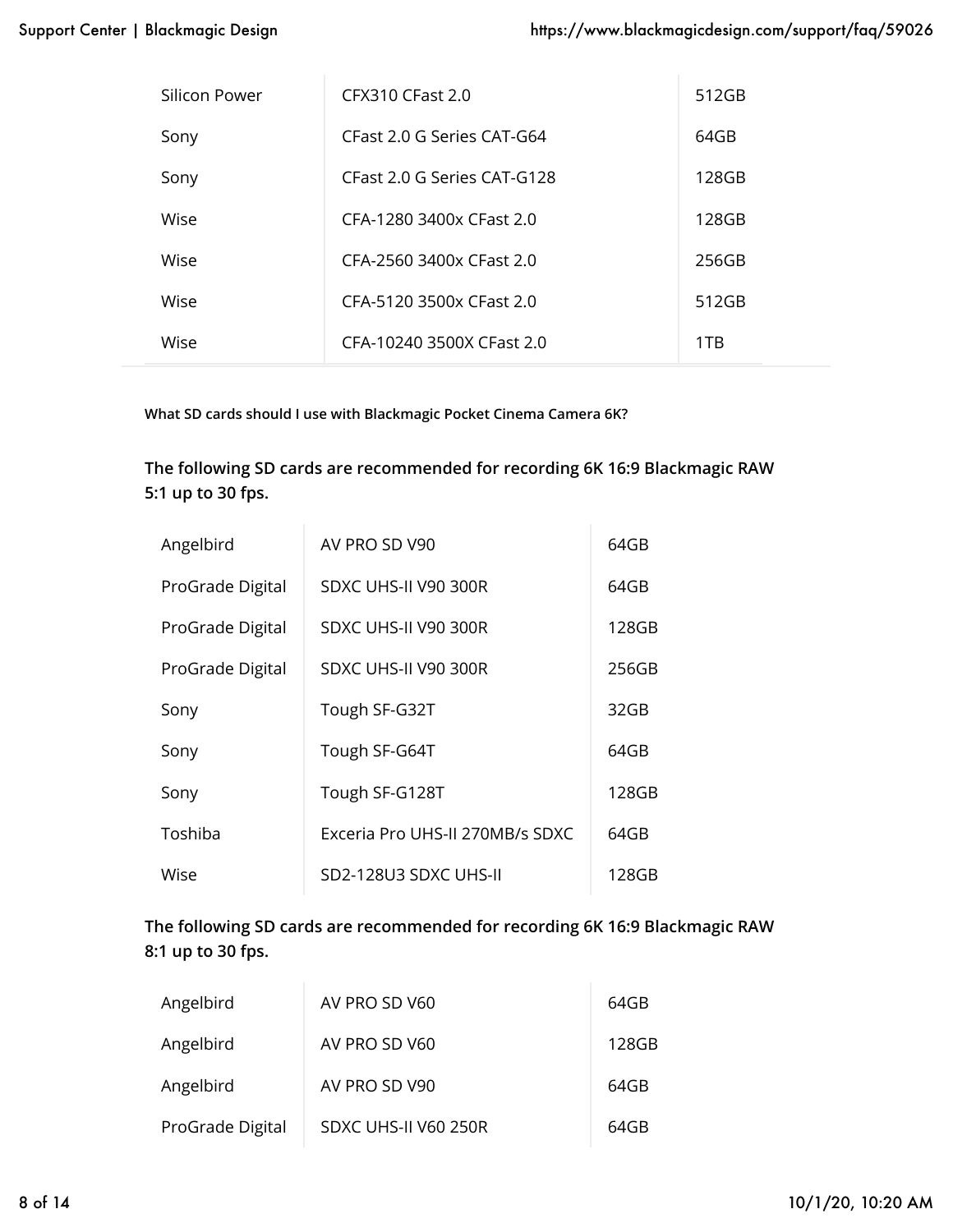| ProGrade Digital | SDXC UHS-II V60 250R            | 128GB |
|------------------|---------------------------------|-------|
| ProGrade Digital | SDXC UHS-II V90 300R            | 64GB  |
| ProGrade Digital | SDXC UHS-II V90 300R            | 128GB |
| ProGrade Digital | SDXC UHS-II V90 300R            | 256GB |
| Sony             | Tough SF-G32T                   | 32GB  |
| Sony             | Tough SF-G64T                   | 64GB  |
| Sony             | Tough SF-G128T                  | 128GB |
| Toshiba          | Exceria Pro UHS-II 270MB/s SDXC | 64GB  |
| Toshiba          | Exceria Pro UHS-II 270MB/s SDXC | 128GB |
| Toshiba          | Exceria Pro UHS-II N502 SDXC    | 128GB |
| Wise             | SD2-128U3 SDXC UHS-II           | 128GB |

# **The following SD cards are recommended for recording 6K 2.4:1 Blackmagic RAW 12:1 up to 60 fps.**

| Angelbird        | AV PRO SD V90                   | 64GB  |
|------------------|---------------------------------|-------|
| ProGrade Digital | SDXC UHS-II V90 300R            | 64GB  |
| ProGrade Digital | SDXC UHS-II V90 300R            | 128GB |
| ProGrade Digital | SDXC UHS-II V90 300R            | 256GB |
| Sony             | Tough SF-G32T                   | 32GB  |
| Sony             | Tough SF-G64T                   | 64GB  |
| Sony             | Tough SF-G128T                  | 128GB |
| Toshiba          | Exceria Pro UHS-II 270MB/s SDXC | 64GB  |
| Toshiba          | Exceria Pro UHS-II 270MB/s SDXC | 128GB |
| Toshiba          | Exceria Pro UHS-II N502 SDXC    | 128GB |

**The following SD cards are recommended for recording 4K DCI ProRes HQ up to 60 fps.**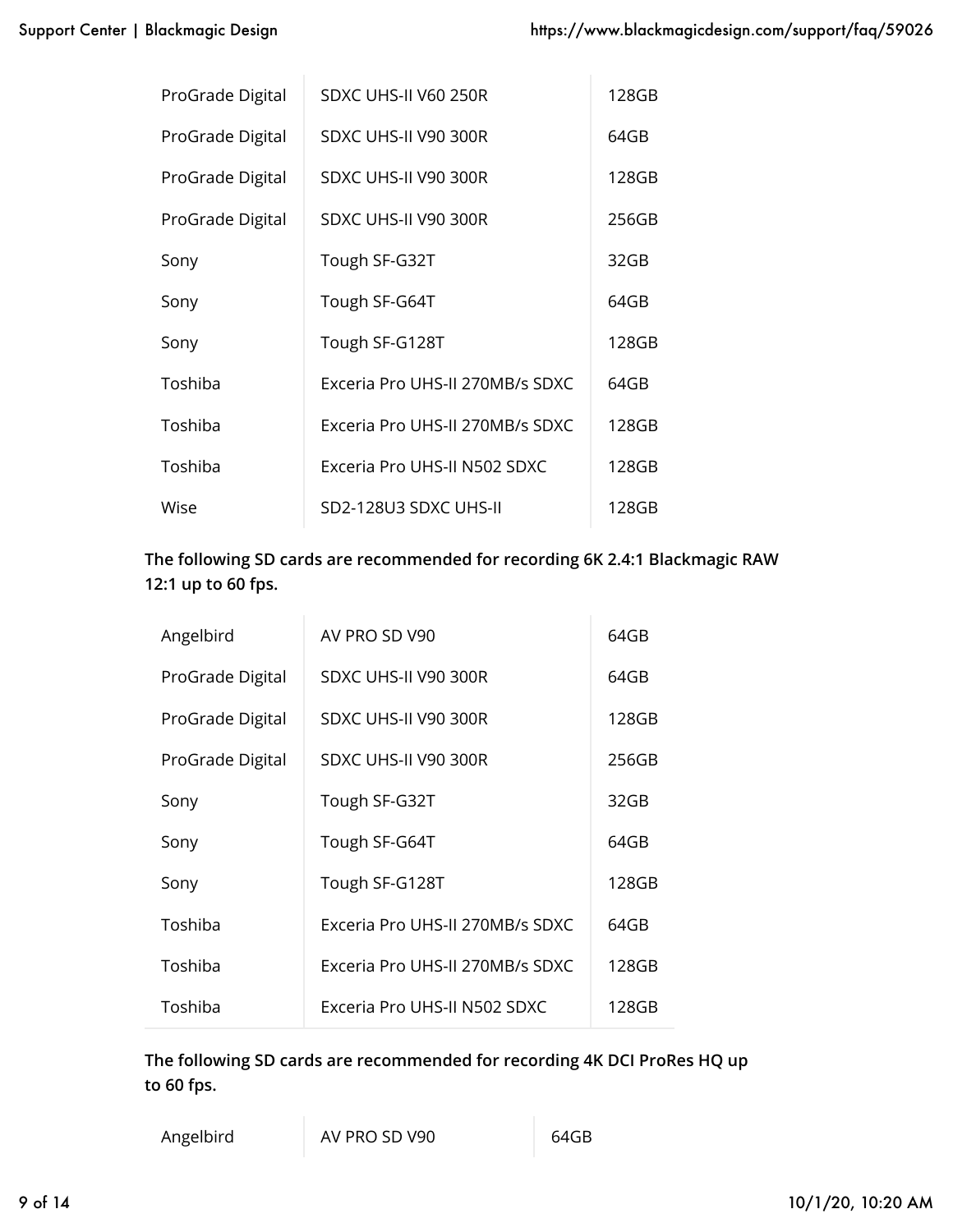| Angelbird        | AV PRO SD V90           | 128GB |
|------------------|-------------------------|-------|
| Angelbird        | AV PRO SD V90           | 256GB |
| Delkin Devices   | Power SDXC USH-II       | 64GB  |
| Delkin Devices   | Prime SDXC USH-II       | 128GB |
| ProGrade Digital | SDXC UHS-II V90 300R    | 64GB  |
| ProGrade Digital | SDXC UHS-II V90 300R    | 128GB |
| ProGrade Digital | SDXC UHS-II V90 300R    | 256GB |
| ProGrade Digital | V90 UHS-II 250MB/s SDXC | 128GB |
| ProGrade Digital | V90 UHS-II 250MB/s SDXC | 256GB |
| Sony             | Tough SF-G32T           | 32GB  |
| Sony             | Tough SF-G64T           | 64GB  |
| Sony             | Tough SF-G128T          | 128GB |
| Wise             | SD2-64U3 SDXC UHS-II    | 64GB  |
| Wise             | SD2-128U3 SDXC UHS-II   | 128GB |

## **The following SD cards are recommended for recording 1080 ProRes 422 HQ up to 120 fps.**

| Angelbird             | AV PRO SD V60                          | 64GB  |
|-----------------------|----------------------------------------|-------|
| Angelbird             | AV PRO SD V60                          | 128GB |
| Angelbird             | AV PRO SD V60                          | 256GB |
| Angelbird             | AV PRO SD V90                          | 64GB  |
| Angelbird             | AV PRO SD V90                          | 128GB |
| Angelbird             | AV PRO SD V90                          | 256GB |
| <b>Delkin Devices</b> | Power SDXC USH-II                      | 64GB  |
| <b>Delkin Devices</b> | Prime SDXC USH-II                      | 128GB |
| Lexar                 | Professional 2000x UHS-II 300MB/s SDXC | 64GB  |
| Lexar                 | Professional 2000x UHS-II 300MB/s SDXC | 128GB |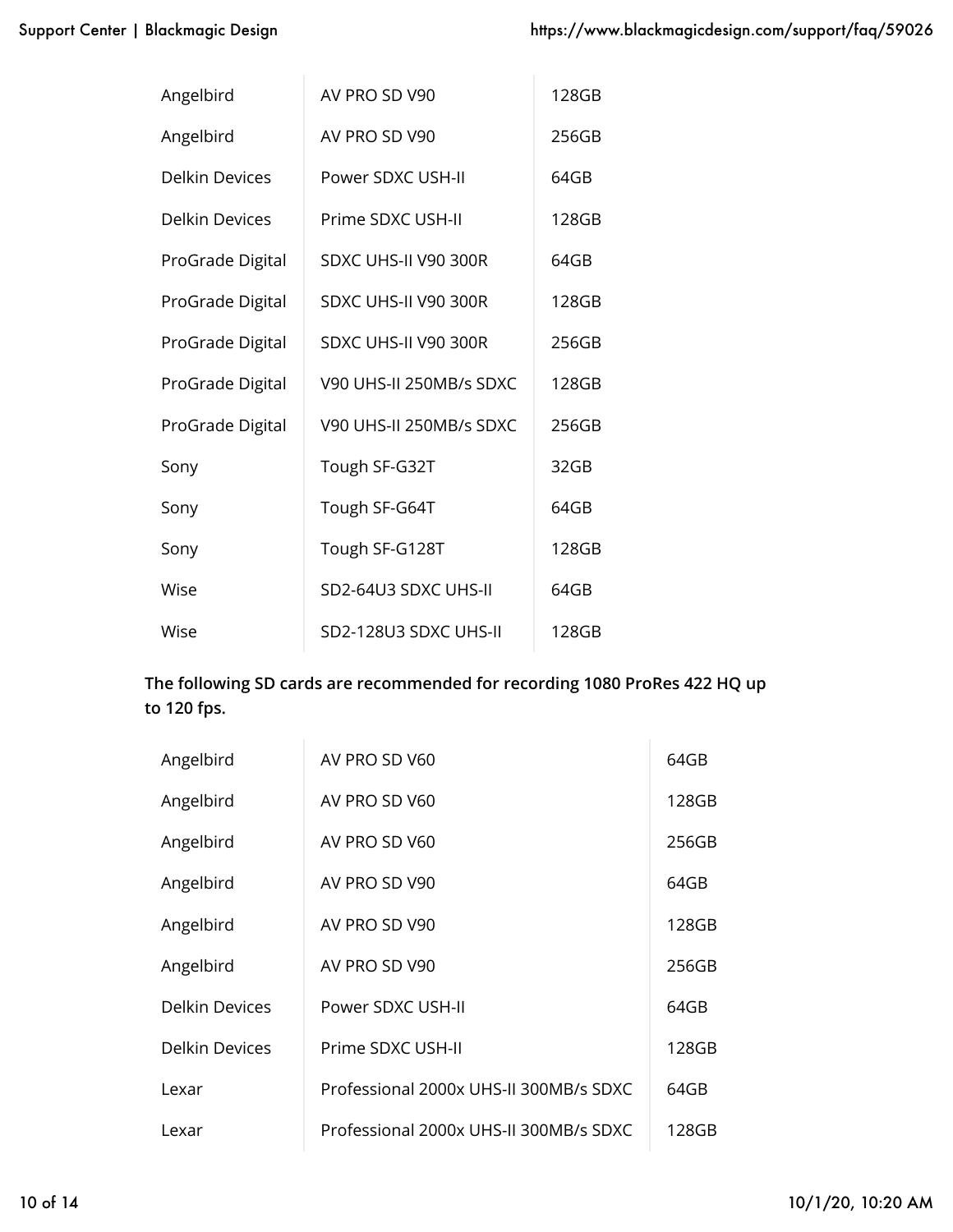| ProGrade Digital | SDXC UHS-II V60 250R            | 64GB  |
|------------------|---------------------------------|-------|
| ProGrade Digital | SDXC UHS-II V60 250R            | 128GB |
| ProGrade Digital | SDXC UHS-II V60 250R            | 256GB |
| ProGrade Digital | SDXC UHS-II V90 300R            | 64GB  |
| ProGrade Digital | SDXC UHS-II V90 300R            | 128GB |
| ProGrade Digital | SDXC UHS-II V90 300R            | 256GB |
| ProGrade Digital | V90 UHS-II 250MB/s SDXC         | 256GB |
| Sony             | Tough SF-G32T                   | 32GB  |
| Sony             | Tough SF-G64T                   | 64GB  |
| Sony             | Tough SF-G128T                  | 128GB |
| Toshiba          | Exceria Pro UHS-II 270MB/s SDXC | 64GB  |
| Toshiba          | Exceria Pro UHS-II 270MB/s SDXC | 128GB |
| Toshiba          | Exceria Pro UHS-II N502 SDXC    | 128GB |
| Toshiba          | Exceria Pro UHS-II N502 SDXC    | 256GB |
| Wise             | SD2-64U3 SDXC UHS-II            | 64GB  |
| Wise             | SD2-128U3 SDXC UHS-II           | 128GB |

**What USB-C drives should I use with Blackmagic Pocket Cinema Camera 6K?**

**The following USB-C drives are recommended for recording 6K Blackmagic RAW 5:1 up to 50 fps.**

| Angelbird             | SSD2GO PKT        | 512GB |
|-----------------------|-------------------|-------|
| Angelbird             | SSD2GO PKT        | 1TB   |
| Angelbird             | SSD2GO PKT        | 2TB   |
| <b>Delkin Devices</b> | Juggler           | 1TB   |
| <b>Delkin Devices</b> | Juggler           | 2TB   |
| LaCie                 | <b>Rugged SSD</b> | 2TB   |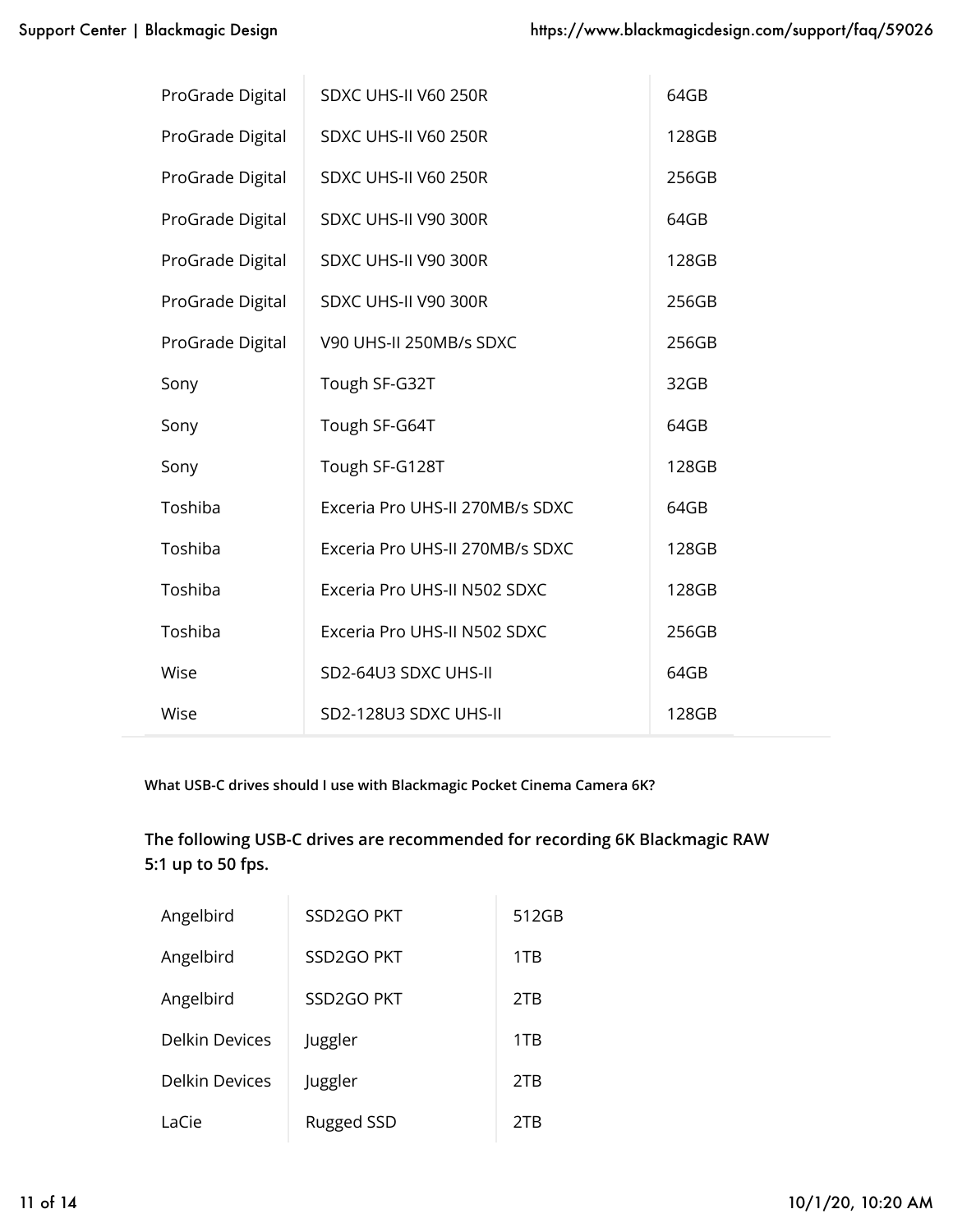| Sony | Tough SL-C1           | 1TB |
|------|-----------------------|-----|
| Wise | PTS-1024 Portable SSD | 1TR |
| Wise | PTS-2048 Portable SSD | 2TR |

#### **The following USB-C drives are recommended for recording 6K 2.4:1 Blackmagic RAW 5:1 up to 60 fps.**

| Angelbird      | SSD2GO PKT                  | 512GB |
|----------------|-----------------------------|-------|
| Angelbird      | SSD2GO PKT                  | 1TB   |
| Angelbird      | SSD2GO PKT                  | 2TB   |
| Delkin Devices | Juggler                     | 2TB   |
| G-Technology   | G-DRIVE mobile SSD R-Series | 512GB |
| G-Technology   | G-DRIVE mobile SSD R-Series | 1TB   |
| LaCie          | Portable SSD                | 500GB |
| LaCie          | <b>Rugged SSD</b>           | 2TB   |
| Samsung        | Portable SSD T5             | 250GB |
| Samsung        | Portable SSD T5             | 2TB   |
| Sony           | Tough SL-C1                 | 1TB   |
| Wise           | PTS-256 Portable SSD        | 256GB |
| Wise           | PTS-1024 Portable SSD       | 1TB   |
| Wise           | PTS-2048 Portable SSD       | 2TB   |

# **The following USB-C drives are recommended for recording 2.8K 17:9 Blackmagic RAW 3:1 up to 120 fps.**

| Angelbird      | SSD2GO PKT                  | 2TB   |
|----------------|-----------------------------|-------|
| Delkin Devices | Juggler                     | 2TB   |
| G-Technology   | G-DRIVE mobile SSD R-Series | 512GB |
| G-Technology   | G-DRIVE mobile SSD R-Series | 1TB   |
| LaCie          | Portable SSD                | 500GB |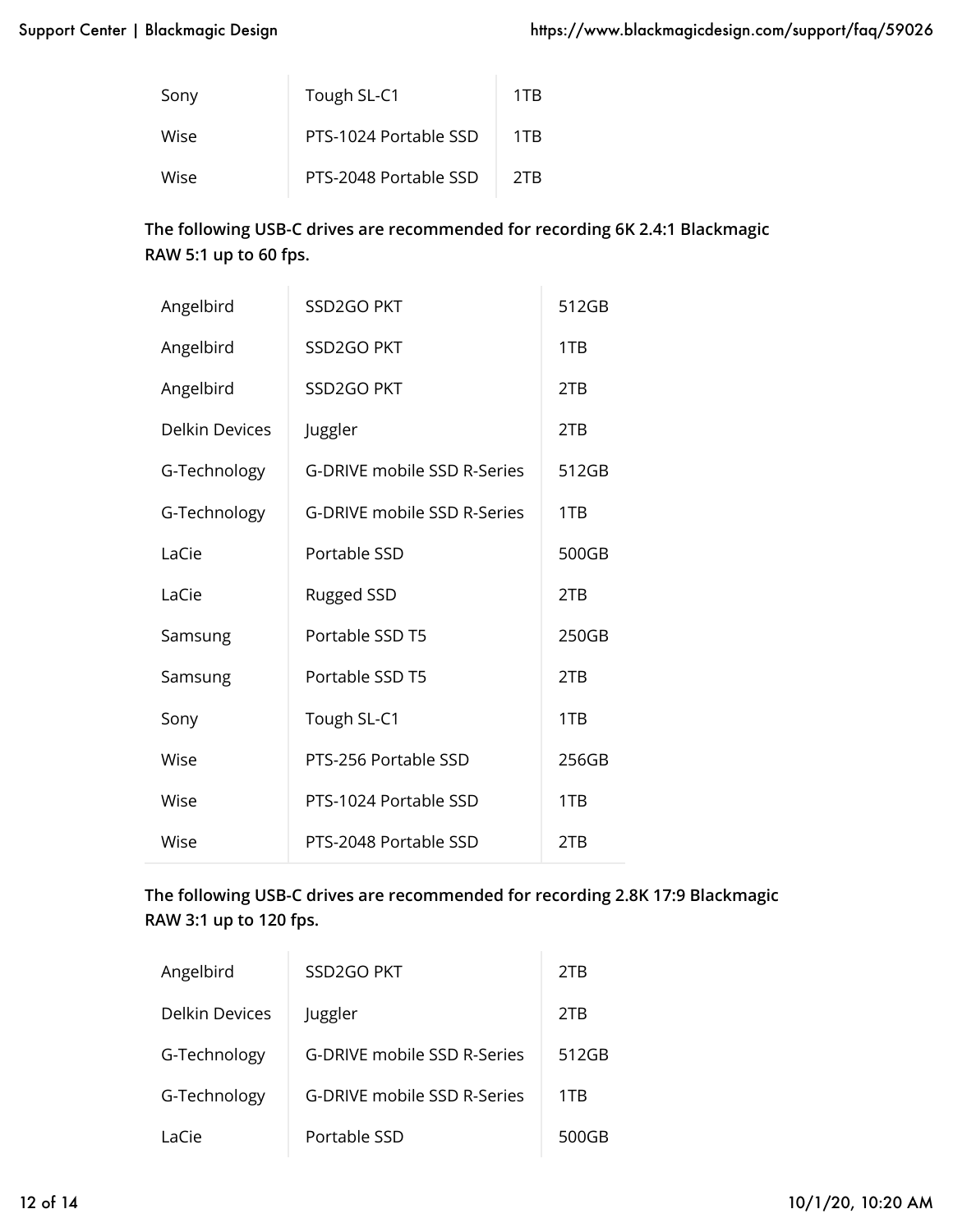| LaCie   | <b>Rugged SSD</b>     | 2TB   |
|---------|-----------------------|-------|
| Samsung | Portable SSD T5       | 250GB |
| Samsung | Portable SSD T5       | 2TB   |
| Sony    | Tough SL-C1           | 1TB   |
| Wise    | PTS-256 Portable SSD  | 256GB |
| Wise    | PTS-512 Portable SSD  | 512GB |
| Wise    | PTS-1024 Portable SSD | 1TB   |
| Wise    | PTS-2048 Portable SSD | 2TB   |

# **The following USB-C drives are recommended for recording 4K DCI ProRes HQ up to 60 fps.**

| Angelbird             | SSD2GO PKT                  | 512GB |
|-----------------------|-----------------------------|-------|
| Angelbird             | SSD2GO PKT                  | 1TB   |
| Angelbird             | SSD2GO PKT                  | 2TB   |
| <b>Delkin Devices</b> | Juggler                     | 1B    |
| <b>Delkin Devices</b> | Juggler                     | 2TB   |
| G-Technology          | G-DRIVE mobile SSD R-Series | 512GB |
| G-Technology          | G-DRIVE mobile SSD R-Series | 1TB   |
| LaCie                 | Portable SSD                | 500GB |
| LaCie                 | <b>Rugged SSD</b>           | 2TB   |
| Samsung               | Portable SSD T5             | 250GB |
| Samsung               | Portable SSD T5             | 1TB   |
| Samsung               | Portable SSD T5             | 2TB   |
| SanDisk               | <b>Extreme Portable SSD</b> | 1TB   |
| Sony                  | Tough SL-C1                 | 1TB   |
| Sony                  | Tough SL-MG5                | 500GB |
| Wise                  | PTS-256 Portable SSD        | 256GB |